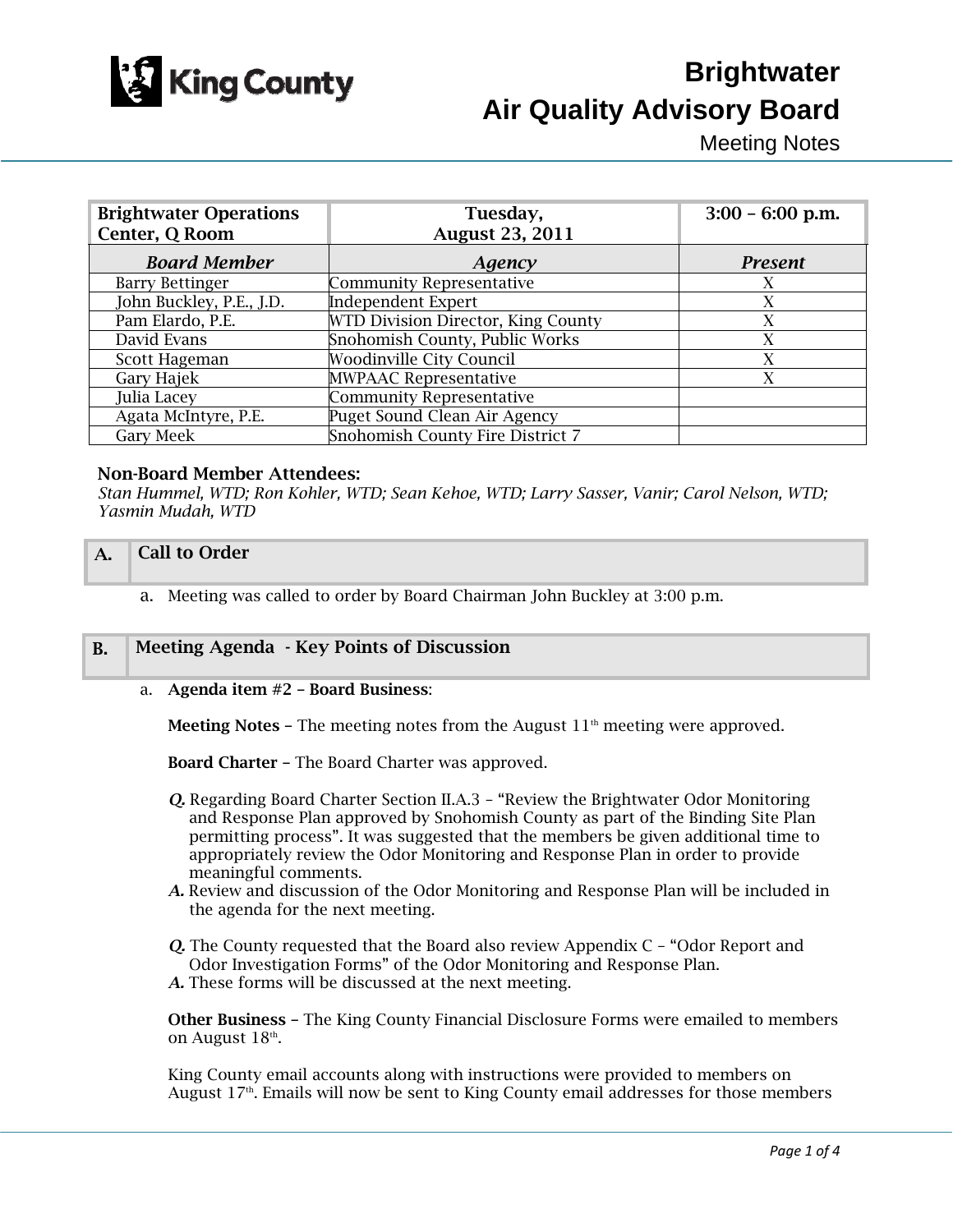

who have activated their accounts. It is requested that all members activate their accounts.

Notifications will be sent to your agency/personal accounts when an email is sent to your King County email address. Contact Yasmin Mudah if there are any questions.

Updated contact lists were distributed.

## b. Agenda item #3 – Property Boundary Monitoring Locations:

Stan Hummel and Yasmin Mudah presented photos identifying the 7 odor monitoring locations along the property boundary. A map of the site with the odor monitoring locations was presented. Included in the handouts was a spreadsheet of property boundary monitoring data over the last year. The spreadsheet included the date, approximate time, H2 S measurement, wind speed and sensory observations for up to 3 measurements taken at each location. Ammonia samples were not taken during every monitoring event. Ammonia readings are included when the data is available.

- **Q.** Property boundary monitoring is already finding an ambient background of  $H_2S$ larger than 0.8 ppb. Will the County be averaging the data per location?
- *A.* If concentrations greater then the 3ppb detection level are observed, staff will initiate the response protocol as identified in Section 4.3 of the Odor Monitoring and Response Plan.

### *Q.* What is the direction of prevailing winds?

- *A.* During environmental review for the treatment plant, a weather monitoring station was located near the center of the site. Analysis of the data collected during the 9 month period from July 2002 through March 2003 show that the winds blew predominantly from the north 50 percent of the time and from the south 23 percent of the time. This pattern is consistent during both winter and summer months. The winds at this site generally follow the terrain and flow up and down the SR-9 corridor, mostly following the Little Bear Creek drainage. Nighttime wind patterns are also from the north.
- *Q.* It was suggested that wind direction be added to the property boundary monitoring data spreadsheet provided during the meeting.
- *A.* Wind direction will be a monitoring parameter recorded during the property boundary monitoring.

### c. Agenda item #4 – Odor Control System Presentation:

Ron Kohler and Stan Hummel provided a brief introduction to Brightwater's odor control system. A graphic of the odor control system was presented. Included in the handouts was a drawing of the odor control system for the solids building and a schematic of the treatment plant odor control system.

- *Q.* A question was posed regarding continuous monitoring at the 13 process trains.
- *A.* Continuous monitoring of the stack emissions is performed for each process area, rather than having continuous emissions monitoring for each process train within a given process area. The reason for this is that monitoring a single train within an area was considered to be representative of the emissions for the trains in a given process area. Periodically, the monitoring will be rotated between process trains.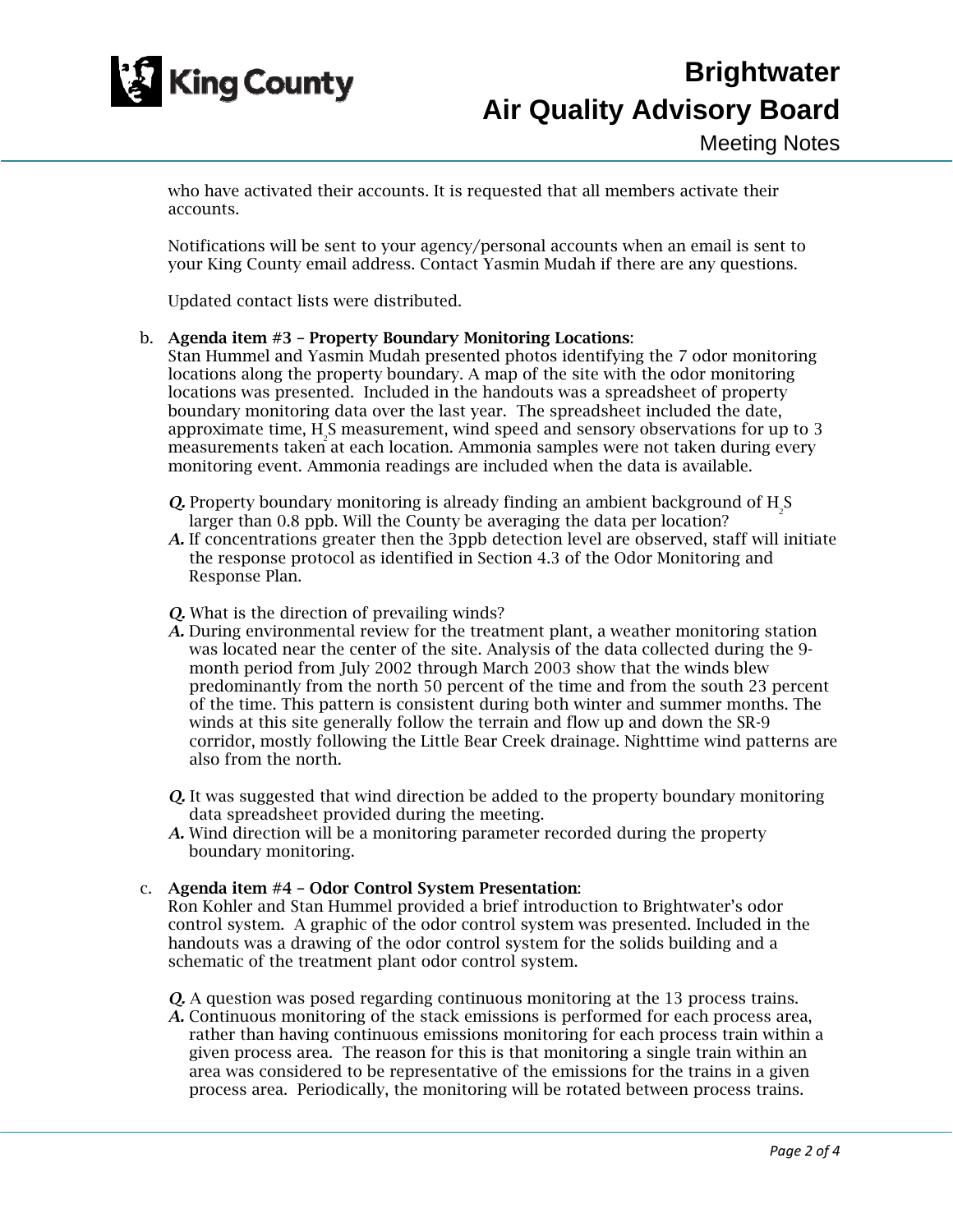

# d. Agenda item #6 – Tour of Odor Control Facilities:

Ron Kohler provided an overview of the odor control facilities from the viewpoint of the top of the Disinfection Building. Stan Hummel provided an overview of the overall treatment plant process.

Larry Sasser gave a tour of the odor control train at the Headworks and Primary Treatment Odor Control Facility. He explained the function of the biological, chemical and carbon scrubbers. The inlet and outlet sampling locations and the instrumentation used to monitor system performance were described. Ron Kohler described the operation of the chemical feed systems for the odor control.

- **Q.** What is the accuracy of measuring  $H_2$ S from the Sycamore unit vs. the Jerome analyzer?
- *A.* The lowest range reading of the Sycamore unit is 5ppb with a range of accuracy of +/- 5ppb. The lowest range reading of the Jerome analyzer is 3ppb with a range of accuracy of  $+/-1$ ppb.
- *Q.* Why not use the Jerome analyzer at the stacks?
- *A.* The Jerome analyzer is a hand held monitoring device that is more sensitive than the Sycamore unit. It is not intended for continuous monitoring applications.
- *Q.* What is the duration of the purge cycle between samples?
- *A.* The time that it takes the Sycamore unit to purge and analyze samples is 10 minutes between samples.
- e. Agenda item  $#7$  Demonstration of  $H_2S$  Monitoring with Jerome Analyzer: Carol Nelson gave a demonstration of  $H_2^S$  monitoring with the Jerome analyzer and ammonia testing with Sensidyne tubes.

Multiple tests were conducted with the Jerome analyzer to analyze the levels of hydrogen sulfide. The readings were: Ambient air reading – below 3 ppb detection limit Flower – below 3 ppb detection limit Compost – 5.9ppb Mud from pond edge – 5.1ppb Boiled eggs – 8.2ppm

One test was conducted with the Sensidyne tube using Lysol wipes, resulting in <1ppb ammonia. Carol also showed a used Sensidyne tube that gave a positive reading of ammonia.

# f. Agenda item #5 – Tour of Control Room:

Sean Kehoe provided a tour of the control room.

*Q.* Many treatment plants experience foaming from the aeration basins during startup, foaming events can generate odors. Has the County considered measures to address foaming?